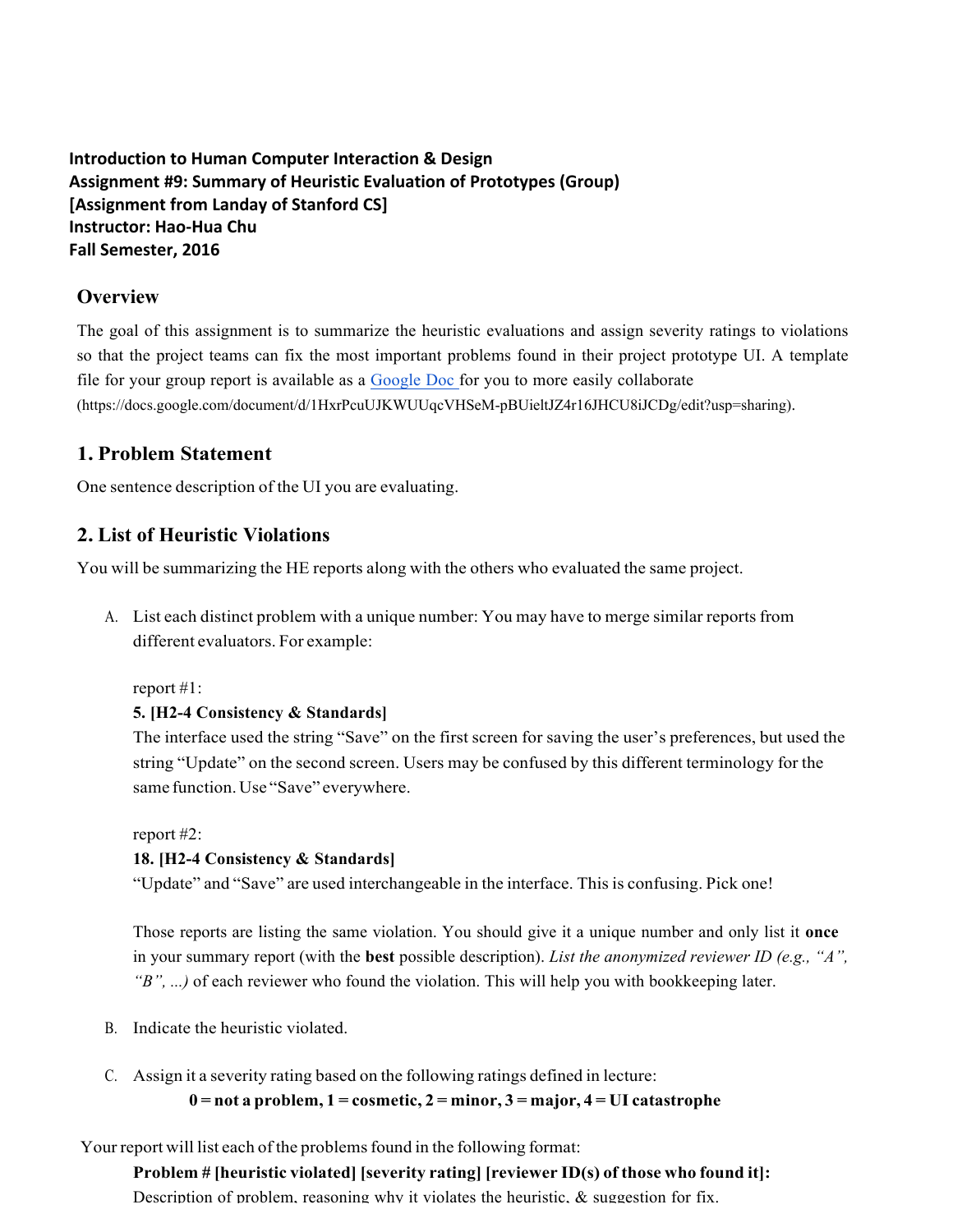For the above example, you might write:

### **1. [H2-4 Consistency & Standards] [Severity 3][A, B]**

The interface used the string "Save" on the first screen for saving the user's preferences, but used the string "Update" on the second screen. Users may be confused by this different terminology for the same function. Use "Save" everywhere.

## **3. SummaryofViolations**

Your report will also summarize the number of violations found in each of the ten heuristic categories, the number of violations found in each of the severity categories, and give a total number of violations in the entire interface. Fill in the table provided for this in the template we've provided.

# **4. Evaluation Statistics**

Your report will also give an analysis of how well each of the evaluators did (**use anonymized reviewer IDs, not names**) in finding problemsin the interface. This willshow you how well the technique works:

- Sum the total number of violations detected at each severity level
- Sum the number of violations *each* evaluator detected at each severity level
- For each evaluator and each severity rating, give the % of the total violations of that severity level found by that evaluator. *(e.g., A found one of the five "level 1" violations, so 20%)*
- For each evaluator, list the % of all violations found, and the % of level 3 & 4 violations.

| severity\evaluator      | evaluator A | evaluator B | evaluator C | evaluator D | evaluator E |
|-------------------------|-------------|-------------|-------------|-------------|-------------|
| level 0                 | 10%         | etc         |             |             |             |
| level 1                 | 20%         |             |             |             |             |
| level 2                 | $5\%$       |             |             |             |             |
| level 3                 | 10%         |             |             |             |             |
| level 4                 | 10%         |             |             |             |             |
| total (levels $3 & 4$ ) | 10%         | 30%         | 20%         | 50%         | 80%         |
| total (all levels)      | 25%         | 75%         | 80%         | 10%         | 40%         |

Forexample:

(**Note that the bottom rows are** *not* **calculated by adding the numbers above it.)**